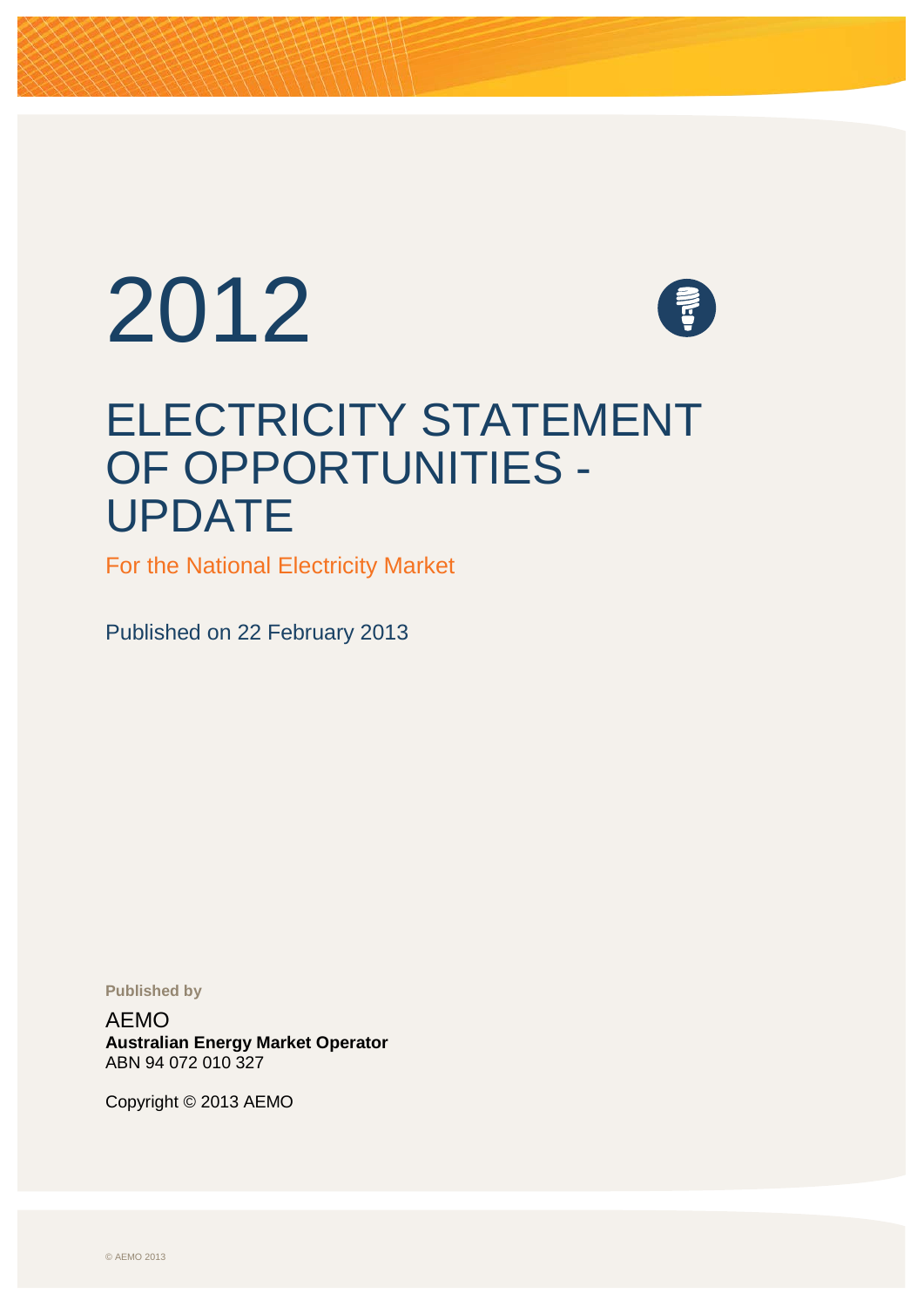### **1. Purpose**

(?)

The Electricity Statement of Opportunity (ESOO) broadly analyses opportunities for generation and demand-side investment in the National Electricity Market (NEM).

Recent changes in the electricity generation fleet such as deregistrations, revised availability, or reclassification have warranted an update to the August 2012 ESOO. Changes reported in this ESOO Update are based on information current as at 8 February 2013.

This ESOO Update has determined that the changes in the generation fleet have had minimal impact on the Low Reserve Condition (LRC) outlook provided in the 2012 ESOO.

# **2. Changes in electricity supply**

The following confirmed changes in electricity supply have impacts on the supply-demand outlook results. Details of these changes are published on AEMO's website.<sup>[1](#page-0-0)</sup>

#### **QUEENSLAND**

- Deregistration of Collinsville Power Station (190 MW) from 31 December 2012.
- <span id="page-1-0"></span>• Reduced availability of Tarong Power Station from 1400 MW to 700 MW until after summer [2](#page-1-1)014-15.<sup>2</sup>
- Reduced availability of Millmerran Power Station from 856 MW to 760 MW in all summers across the ESOO study period.
- Revision of Braemar Power Station from 435 MW to 480 MW in all summers across the ESOO study period.

#### **NEW SOUTH WALES**

- Revision of Colongra Power Station from 668 MW to 724 MW in all summers across the ESOO study period.
- Reduced availability of Wallerawang Power Station from 1000 MW to 500 MW until winter 2014.<sup>2</sup>

#### **VICTORIA**

• Reduced availability of Morwell Power Station from 104 MW to 75 MW in all seasons across the ESOO study period.

#### **SOUTH AUSTRALIA**

• Reclassification of the 270 MW Snowtown 2 project from 'public' to 'committed'.

#### **TASMANIA**

• Revision of Poatina Power Station from 300 MW to 342 MW in all seasons across the ESOO study period.

# **3. Low reserve conditions**

The 2012 ESOO provided a 10-year supply adequacy assessment. This assessment identifies the LRC points indicating when additional investment in generation may be needed to maintain electricity grid reliability within the NEM Reliability Standard.<sup>[3](#page-1-2)</sup>

The impacts of the confirmed changes in electricity supply on LRC are assessed as follows:

- No material impact on longer-term reserve adequacy for reliable operation of the electricity grid.
- Changes impact the amount of reserves needed and in some cases the timing of the LRC points.

<sup>1</sup> AEMO. Available: http://www.aemo.com.au/Electricity/Planning/Related-Information/Generation-Information. Viewed 1 February 2013.<br>2. A specificity study has been conducted to investigate this presenting reduction being su

<span id="page-1-1"></span><sup>&</sup>lt;sup>2</sup> A sensitivity study has been conducted to investigate this generation reduction being extended across the ESOO study period (see Section [4\).](#page-3-0)

<span id="page-1-2"></span><sup>3</sup> The Reliability Standard specifies that, over the long-term, the maximum expected unserved energy should be no more than 0.002% of a region's annual energy consumption.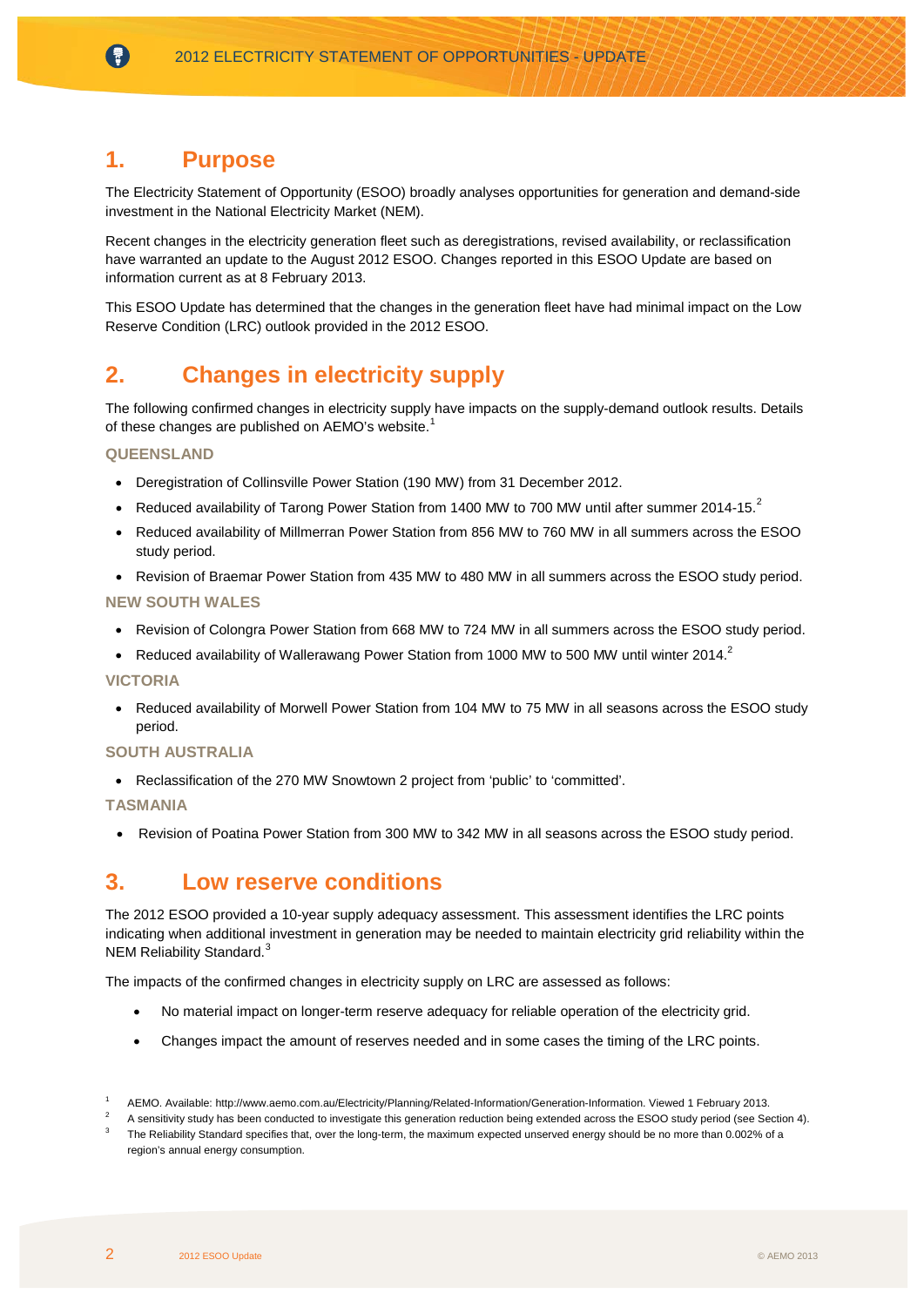[Table 1](#page-2-0) and [Table 2](#page-2-1) compare the LRC points published in the 2012 ESOO with the ESOO Update LRC points.

LRC points are based on summer generation, as this is when maximum demand (MD) occurs in the majority of states. The exception is Tasmania, where MD occurs in winter. The Tasmanian winter outlook is included below.

[Table 2](#page-2-1) highlights that the timing of the LRC points has changed for Queensland and South Australia under the high economic growth scenario, and for Victoria under the low economic growth scenario. It also shows that in most cases, reserve deficits have increased or LRC points have advanced due to reduced generator availability. The exception is the reserve deficit decrease in South Australia under the medium economic growth scenario due to the commitment of the Snowtown 2 project.

| <b>Region</b>                  | <b>Low Economic Growth</b> |                                | <b>Medium Economic Growth</b> |                                | <b>High Economic Growth</b> |                                       |
|--------------------------------|----------------------------|--------------------------------|-------------------------------|--------------------------------|-----------------------------|---------------------------------------|
|                                | <b>LRC Point</b>           | <b>Reserve</b><br>Deficit (MW) | <b>LRC Point</b>              | <b>Reserve</b><br>Deficit (MW) | <b>LRC Point</b>            | <b>Reserve</b><br><b>Deficit (MW)</b> |
| Queensland                     | $>2021-22$                 |                                | $2020 - 21$                   | 79                             | 2016-17                     | 93                                    |
| <b>New South Wales</b>         | $>2021-22$                 |                                | $>2021-22$                    |                                | $>2021-22$                  |                                       |
| Victoria                       | $2021 - 22$                | 54                             | 2018-19                       | 115                            | $2015 - 16$                 | 50                                    |
| South Australia                | $>2021-22$                 | $\blacksquare$                 | 2019-20                       | 24                             | $2015 - 16$                 | 3                                     |
| Tasmania (summer)              | $>2021-22$                 | $\blacksquare$                 | $>2020-21$                    |                                | $>2020-21$                  |                                       |
| Tasmania (winter) <sup>a</sup> | >2022                      |                                | >2022                         |                                | >2022                       |                                       |

<span id="page-2-0"></span>**Table 1 — LRC points published in the 2012 ESOO**

#### <span id="page-2-1"></span>**Table 2 — LRC points updated for the confirmed changes in electricity supply**

| <b>Region</b>          | <b>Low Economic Growth</b> |                                       | <b>Medium Economic Growth</b> |                                | <b>High Economic Growth</b> |                                |
|------------------------|----------------------------|---------------------------------------|-------------------------------|--------------------------------|-----------------------------|--------------------------------|
|                        | <b>LRC Point</b>           | <b>Reserve</b><br><b>Deficit (MW)</b> | <b>LRC Point</b>              | <b>Reserve</b><br>Deficit (MW) | <b>LRC Point</b>            | <b>Reserve</b><br>Deficit (MW) |
| Queensland             | $>2021-22$                 |                                       | 2020-21                       | 172                            | 2015-16                     | 7                              |
| <b>New South Wales</b> | $>2021-22$                 |                                       | $>2021-22$                    |                                | $>2021-22$                  |                                |
| Victoria               | 2020-21                    | $\overline{7}$                        | 2018-19                       | 128                            | $2015 - 16$                 | 65                             |
| South Australia        | $>2021-22$                 |                                       | 2019-20                       | 1                              | 2016-17                     | 37                             |
| Tasmania (summer)      | $>2021-22$                 |                                       | $>2020-21$                    |                                | $>2020-21$                  |                                |
| Tasmania (winter)      | >2021                      |                                       | >2021                         | ۰                              | >2021                       |                                |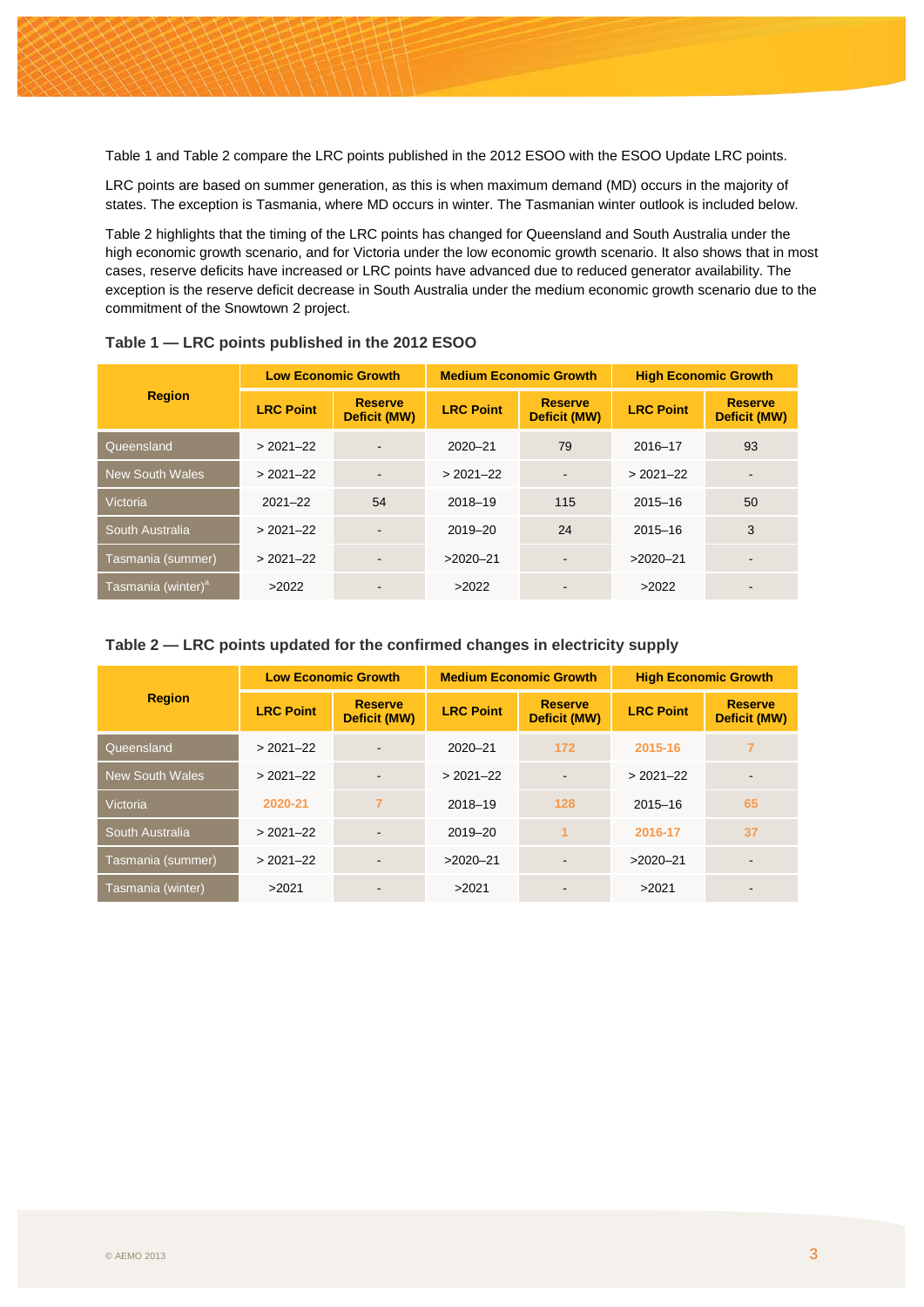## <span id="page-3-0"></span>**4. LRC sensitivity study**

6

Since publication of the 2012 ESOO, two power stations have reduced their availability in the short term:

- Tarong Power Station reduced from 1400 MW to 700 MW until after summer 2014-15.
- Wallerawang Power Station reduced from 1000 MW to 500 MW until winter 2014.

AEMO conducted a sensitivity study to assess the potential impact of these generation reductions being extended across the ESOO study period. The results of the sensitivity study show:

- A reduction of 700 MW at Tarong Power Station across the ESOO study period would require additional generation investment in Queensland by 2016–17 to avoid an LRC assuming medium economic growth.
- A reduction of 500 MW at Wallerawang Power Station across the ESOO study period has no impact on LRC points in New South Wales, which remain outside the study horizon.

[Table 3](#page-3-1) shows the impact on regional LRC points of indefinite reductions in generation capacity at Tarong and Wallerawang Power Stations, where highlighted changes are in comparison t[o Table 2](#page-2-1) above.

| <b>Region</b>            | <b>Low Economic Growth</b> |                                | <b>Medium Economic Growth</b> |                                | <b>High Economic Growth</b> |                                       |
|--------------------------|----------------------------|--------------------------------|-------------------------------|--------------------------------|-----------------------------|---------------------------------------|
|                          | <b>LRC Point</b>           | <b>Reserve</b><br>Deficit (MW) | <b>LRC Point</b>              | <b>Reserve</b><br>Deficit (MW) | <b>LRC Point</b>            | <b>Reserve</b><br><b>Deficit (MW)</b> |
| Queensland               | $>2021-22$                 |                                | 2016-17                       | $124$                          | 2015-16                     | 554                                   |
| <b>New South Wales</b>   | $>2021-22$                 |                                | $>2021-22$                    | $\sim$                         | $>2021-22$                  | $\blacksquare$                        |
| <b>Victoria</b>          | $2020 - 21$                | $\overline{7}$                 | 2018-19                       | 128                            | $2015 - 16$                 | 65                                    |
| <b>South Australia</b>   | $>2021-22$                 |                                | 2019-20                       | 1                              | 2016-17                     | 37                                    |
| <b>Tasmania (summer)</b> | $>2021-22$                 |                                | $>2021-22$                    |                                | $>2021-22$                  |                                       |
| <b>Tasmania (winter)</b> | >2021                      |                                | >2021                         |                                | >2021                       |                                       |

<span id="page-3-1"></span>

| Table 3 — Regional LRC points: indefinite reductions in committed generation capacity |  |  |  |  |  |  |
|---------------------------------------------------------------------------------------|--|--|--|--|--|--|
|---------------------------------------------------------------------------------------|--|--|--|--|--|--|

# **5. Changes in demand and forecast accuracy**

The National Energy Forecasting Report (NEFR), produced for the first time in 2012, provides transparent and consistent forecasts for the National Electricity Market (NEM) and each of its five regions. The NEFR methodology makes available forecasts for distinct components of demand, including the mass market, transmission losses, auxiliary loads, large industrial loads, rooftop PV and energy efficiency, which has allowed the impact of each component to be measured.

AEMO is not aware of any notable changes in the demand components that would impact the MD projections reported in the 2012 NEFR.